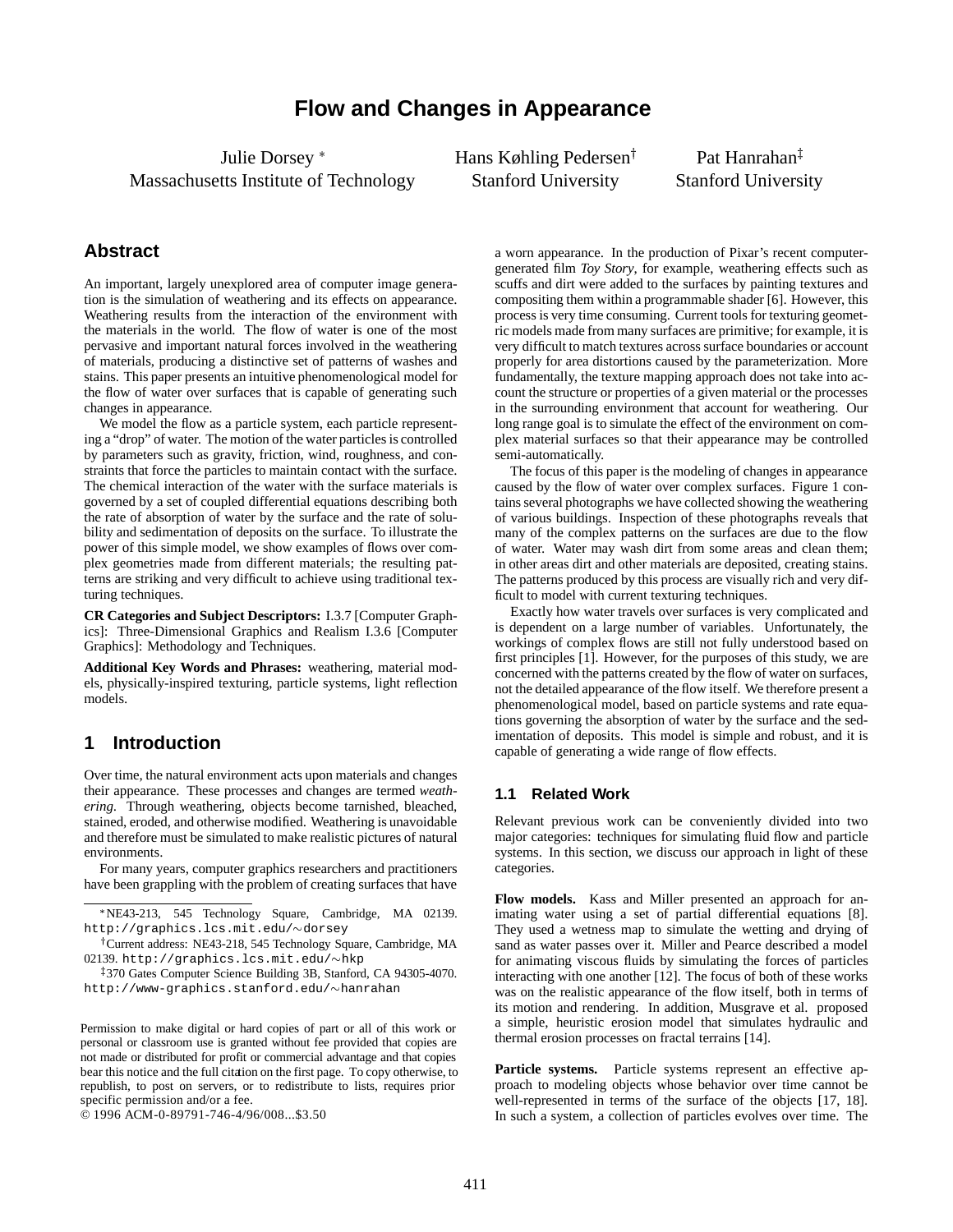

(a)



(c)











(b)



(d)







Figure 1. A collection of appresentative flow effects.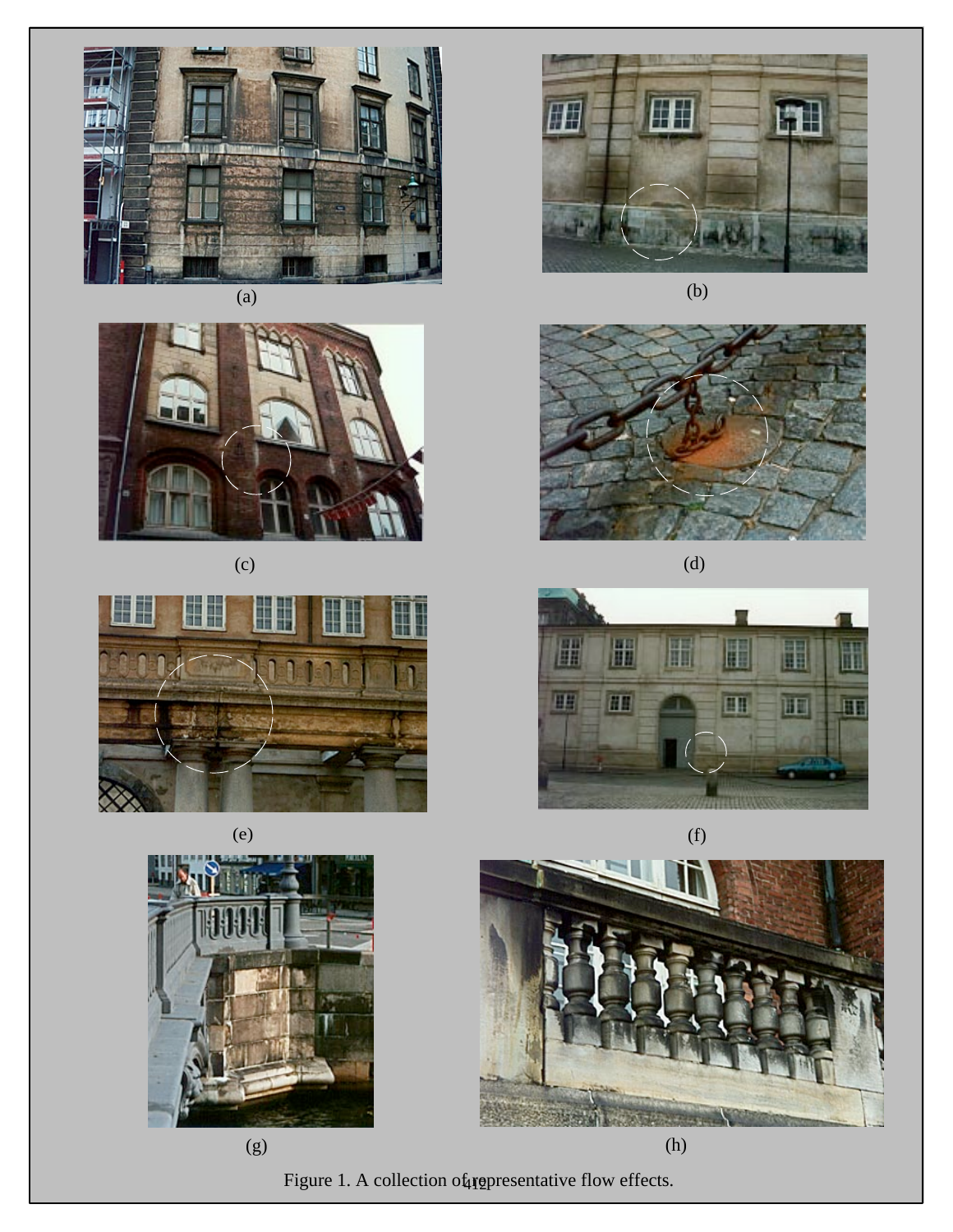evolution is determined by applying certain rules to the particles. Particle motion may follow either deterministic or stochastic laws of motion. Particle systems have been used to model trees, grass, fog, waterfalls, and fire [5, 16, 23].

In a related work, Small described a parallel approach to the problem of modeling watercolor by predicting the actions of pigment and water when applied to paper fibers [19]. This model was cast as a complex cellular automata on the Connection Machine II. Small's model produces nice results, but it is limited to two dimensions and requires excessive processing power.

The specific technical contribution of this paper is to combine particle systems with processes similar to those used to model water colors. This allows us to simulate the effects of material transport on complex surfaces.

#### **1.2 Overview**

The remainder of this paper is structured as follows. We first introduce the basic mechanisms of flow and staining and give examples of typical effects that inspired our work. We then describe our flow model in detail, both the dynamics of particles and the coupled differential equations controlling absorption and sedimentation. Finally, we illustrate the model with examples of flows over complex geometries: a building facade, two statues, and a portion of a Gothic cathedral.

### **2 Background**

Figure 1 features photographs of real scenes that show many effects of the flow of water over surfaces. In this paper, we will demonstrate that a number of these effects can be captured with a simple underlying model. In this section we describe the motivation behind the development of our model with a discussion of the mechanisms of flow and staining including a review of the major factors involved. We then discuss a series of specific representative effects that are associated with this process.

#### **2.1 Exposure and Runoff**

The basic factors affecting the rate of flow over a surface are the quantities of incident water, the height, inclination and geometry of the surface, and the absorption of water by the material comprising the surface [1, 4].

One of the major features of the pattern of flows on a building is the arrangement of water sources. From these sources, water flows downward under the influence of gravity. This is often termed *primary flow.* This depends on which parts of the structure receive the most incident water and the effect of geometry on directing the flow. Typically the flow separates into streams, and, in a way similar to rivers, produces patterns that often become self-reinforcing. Figure 1a shows a typical example of flows on a wall of moderate exposure. In particular, the window sills and lintels above the windows serve to concentrate the flow on both sides of the windows.

The absorption of water by the surface is controlled by the *absorptivity*, or rate of water uptake, and the *absorption*, or capacity to absorb water. *Runoff* occurs when the surface is fully saturated (i.e. has no more capacity to absorb water) or non-absorbent (i.e. has a low absorptivity). Figure 2 shows the relationship between incident rain, runoff, and absorption for several materials [2]. Curve A represents a spongy material with high absorptivity and absorption. This material has the capacity to absorb all the incident water over time, hence there is no runoff. Curve B describes a moderately absorbent concrete with high absorptivity but a limited absorption capacity. Initially, from  $t_0$  to  $t_2$ , all incident water is absorbed and there is no runoff. However, from  $t_2$  to  $t_3$ , because of



Figure 2: Simplified diagram showing absorption over time for several materials assuming a constant rain.

saturation, the amount absorbed is less than the incident amount; hence, some rain is absorbed but an increasing quantity runs off. In Curve C, which gives the behavior of concrete with a higher absorptivity, runoff starts sooner, because the material becomes saturated more quickly. Finally in Curve D, which describes a very non-absorbent material such as glass, the amount of water that is absorbed is very small and drops off slowly during the time span; thus there is significant runoff.

The exposed parts of a structure become saturated first, so the flow starts there and proceeds onto dryer areas below. These lower surfaces absorb a proportion of the water until they too have a rate of incidence that exceeds the rate of absorption.

*Splashback* is a phenomenon that occurs where a wall meets the ground. Here, water hits the ground adjacent to the building and causes dirt from the ground to be propelled up and deposited a short distance up the wall. This effect also occurs when water hits horizontal ledges higher up on a building. Figure 1b shows an excellent example of splashback at the base of a building.

#### **2.2 Staining**

The washing and staining of surfaces are strongly influenced by external, directional sources of dirt. These sources include a variety of airborne pollutants, such as exhaust from traffic or smoke emissions from industrial plants, loose material on the ground carried against the base of the building by splashback, or dirt of a biological source ranging from bird droppings to plant growth.



Figure 3: The basic mechanisms of staining.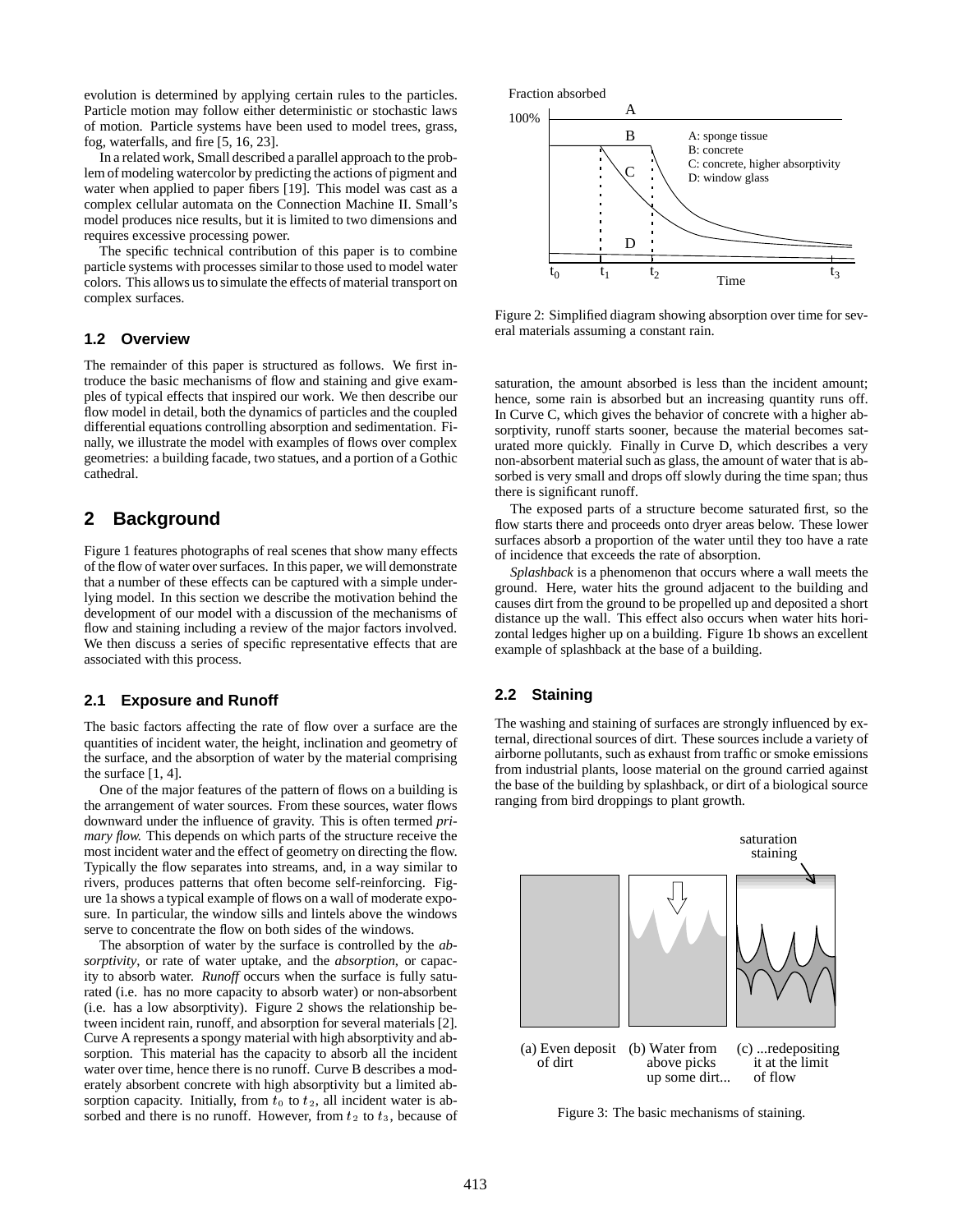In Figure 1h, the pattern of dirt on the spindles in the balustrade is due to a directional dirt source. The effect of an external source can also be observed in Figure 1a. The right side of the building curves away from the street, which leads to a reduction in the exposure to dirt caused by street traffic.

Without the effects of rainfall, dirt would be distributed fairly evenly over vertical surfaces, with higher concentrations on horizontal regions such as window sills. Although large quantities of dirt are disfiguring (as is the case with buildings completely blackened by soot), generally an even distribution of dirt due to exposure is not considered staining. However, a different picture emerges when water flows over a surface. Dirt is picked up by water movement and redeposited elsewhere, so that its distribution becomes uneven. The areas that are exposed to a rapid flow of water may be washed clean, whereas those where the dirt is redeposited have a greater accumulation. This basic mechanism is illustrated in Figure 3.

An interesting effect occurs at the locus of points on the surface where the runoff stops; this interface is critical with respect to staining, since this is where any dirt picked up by the runoff water is redeposited [10]. A very similar stain occurs when water evaporates, leaving behind any soluble material. Another interesting effect occurs when a non-absorbent surface is adjacent to a porous surface. In this case, the staining is limited to the porous material. In Figure 1g, the top portion of the bridge is made of a non-absorbent metal, which causes a large portion of the incident water to run onto the porous stone work below, causing significant staining.

Another important effect in staining is *differential flow*, which occurs when water running over one material dissolves small quantities of the material and deposits them as stains elsewhere. A common example, known as the *spilt-milk* effect, can be readily observed in places where runoff from concrete leads to white streaking on brickwork below. Other examples include green stains generated by runoff from copper [3] or rust stains from other corroded metals such as iron. If there are several materials present, even more complex patterns of stains may occur depending on the relative solubilities of the different materials. Figures 1c and 1d depict examples of differential flow. In Figure 1c the circled region shows the spiltmilk effect caused by the deposits from a limestone window sill. In Figure 1d the circled region shows an example where rust from an iron chain has been washed onto the street below.

In areas that are exposed to water for long periods of time, *saturation staining* often occurs. Different materials have a different color response to saturation; most porous materials become darker due to a decrease in the average scattering angle caused by the interaction of the water and the substrate. Figure 1f illustrates saturation staining. Here, water collects on the ridge at the base of the building.

# **3 Flow Model**

In this section, we describe a model that qualitatively captures many of the flow effects described in the previous section. The model has three basic inputs: surface geometry to create structures, materials for the structures and loose deposits, and the environment. Our flow simulator is based on particle systems and rate equations. Particles are used to model water "droplets" both on the surface and in the air. The environment description specifies the initial distribution of water droplets. Equations of motion describe the movement of each water particle over the surface accounting for gravity, friction, contact forces, and the influence of obstacles. The quantity of water in a particle decreases through absorption into the base material of the surface or evaporation. Water droplets may dissolve material, carry it to a different location, and subsequently deposit it there. This model is simple conceptually, is easy to implement, and only requires modest computation.

Surface geometry is represented as a collection of parametric patches. The current system supports two types of patches: polygons and cubic spline patches. The geometric information is augmented with topological information that describes adjacency relationships between all the patches; this is essential because the flow must be continuous across a patch boundary. Each parametric surface also has a set of two-dimensional texture coordinates which is used to index a set of texture maps attached to each surface. For example, the amount of water absorbed by the surface is stored in a *saturation map.*

In addition to water, the system also models other materials. Each patch represents a surface of a solid object made from a base material, which is coated with a mixture of loose deposits. The concentration of each loose deposit is stored in a texture map attached to the surface. Each type of material has an associated set of rendering properties, e.g. diffuse and specular colors, shininess, and a set of physical properties, e.g. roughness, absorptivity, and other rate constants. These properties are summarized in Table 1.

| <b>Material Properties</b> |                          |                  |  |  |
|----------------------------|--------------------------|------------------|--|--|
|                            | Properties               | Notation         |  |  |
| Material                   | Diffuse color            | $C_d$            |  |  |
|                            | Specular color           | $C_{s}$          |  |  |
|                            | <b>Shininess</b>         | S                |  |  |
|                            | Roughness                | r                |  |  |
|                            | Absorption               | $\boldsymbol{a}$ |  |  |
|                            | Absorptivity             | $k_a$            |  |  |
| Deposits                   | Diffuse color            | $C_d$            |  |  |
|                            | Adhesion rate constant   | $k_{S}$          |  |  |
|                            | Solubility rate constant | $k_D$            |  |  |

Table 1: Attributes of the two major classes of materials: base materials and loose deposits. Rate constants (properties beginning with  $k$ ) are used in the differential equations controlling absorption of water and sedimentation of loose deposits (see Table 3).

### **3.1 Water Particle Model**

In our model water is represented as a collection of water particles. The attributes of each water particle are shown in Table 2; they include the mass or volume of the particle, as well as positional attributes. Particle systems have been used widely in computer graphics and the techniques we use for modeling their motion are well described in the literature [20, 22].

| <b>Water Particle Properties</b> |          |  |  |
|----------------------------------|----------|--|--|
| Attribute                        | Notation |  |  |
| Mass                             | m        |  |  |
| Position                         | x.       |  |  |
| Velocity                         |          |  |  |
| Soluble material i               |          |  |  |

Table 2: Particle attributes.

Water particles are created on the geometric model according to a distribution function for incident rain. This function depends on exposure to the prevailing rain direction. These distribution functions will be discussed in more detail in Section 3.4. The flow of water particles along the surface depends on a set of forces: gravity, friction, self-repulsion, and diffusion. Gravity and friction cause the particles to flow downward; self-repulsion prevents the particles from clumping and causes the motion to be more fluid-like (see Figure 4). Normally the flow of particles is constrained to lie on the surface; this is done by projecting the resulting force vector onto the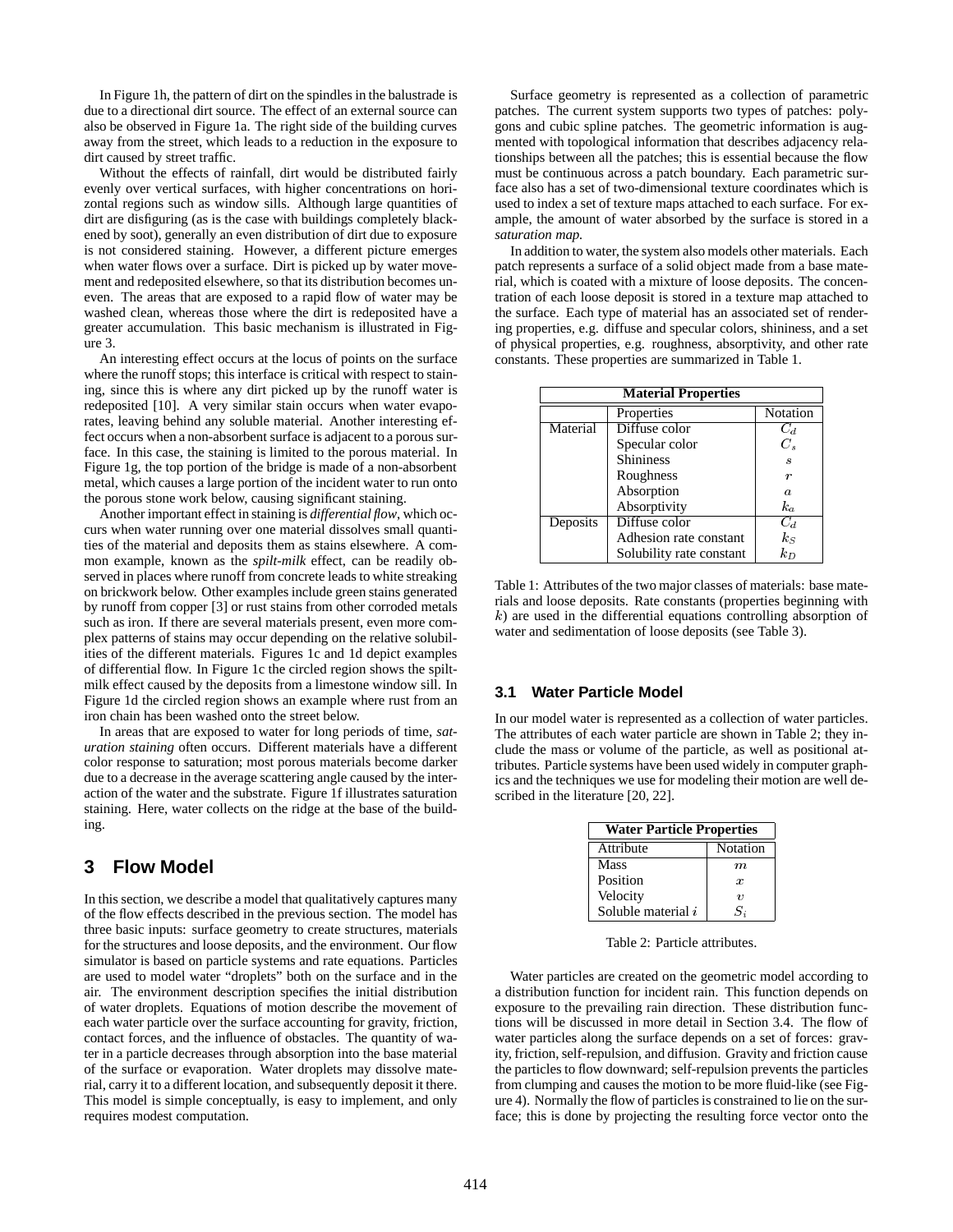

Figure 4: Particle simulation on a complex model.

tangent plane of the surface, as described in Turk [20]. Obstacles are detected by comparing the surface normal at subsequent time steps. If the surface normal changes abruptly, a probability distribution function determines whether the particle should continue on its present course, or ricochet away from the obstacle.



Figure 5: The effects on the flow due to surface roughness. The three figures are generated with different surface roughnesses: the surface on the left is smoothest; the surface on the right is roughest.

In order to create more interesting flows on surfaces that are geometrically smooth, we have experimented with two simple rough surface models. In the first model, a scalar roughness controls a diffusion process. To simulate diffusion, each particle is subjected to a random force in the tangent plane to the surface; the magnitude of the displacement force is proportional to the roughness parameter. Figure 5 shows the effect of roughness on the flow. As can be seen, increasing the roughness causes the particles to disperse, whereas decreasing the roughness causes the flow to be streaky. In the second model, a displacement map is added to a surface. The displacement map is used to perturb the surface normal which in turn defines a perturbed tangent plane. When a displacement map is present, the resulting force is first projected onto the true tangent plane and then reprojected onto the perturbed tangent plane. This simple technique causes the particles to conform to the displacement map — flowing more slowly across a bumpy surface and hence collecting in cavities and cracks, and streaming along cracks and valleys.

To model the effects of secondary flow, particles are allowed to fall off a surface. A particle leaves the surface if the angle between its velocity vector and the surface tangent exceeds a prespecified critical angle. When a particle loses contact with the surface, it falls vertically under the influence of gravity until it hits another surface. Since computing such intersections can be computationally intensive, we pre-compute a table of positions where particles will land when they fall off the surface. This is an important feature, as our models consist of large numbers of patches.

Together, these steps form a model capable of reproducing a sufficiently wide variety of effects to generate interesting weathered appearances. Complex flow patterns arise naturally by constraining particles to remain on the surface, thereby forcing the particles to conform to the geometry. Collisions naturally divert particles around obstacles and allow for non-local interactions between different parts of the model. Roughness and displacement maps change the look of flows on different surfaces. A snapshot of particles flowing over a complex surface is shown in Figure 4.



Figure 6: Absorption and deposition model.

#### **3.2 Absorption Model**

The absorption of water by a surface depends largely on the properties of void space, or pores, in the material. However, for practical purposes the following model is often adopted [2]: Three parameters control the absorption: *absorption*, *absorptivity*, and *saturation*. Absorption is the maximum amount of water that the surface may hold, whereas absorptivity is the rate that the surface absorbs water. Saturation is the ratio of the actual water absorbed to the capacity of the surface. The amount of water absorbed depends on the absorptivity and the duration of exposure, but it is limited by the absorption. This effect can be modeled by adjusting the absorptivity as a function of the saturation.

The absorption process is shown diagrammatically in Figure 6, and the equations that govern the process are contained in Table 3. As a water particle moves across a porous surface, its mass will decrease due to absorption and evaporation. At each time step, after the position of the particle is updated, its mass is updated by numerically intergrating a differential equation controlling absorption and evaporation. When the mass of the particle falls below some threshold, it "dies" and is removed from the simulation.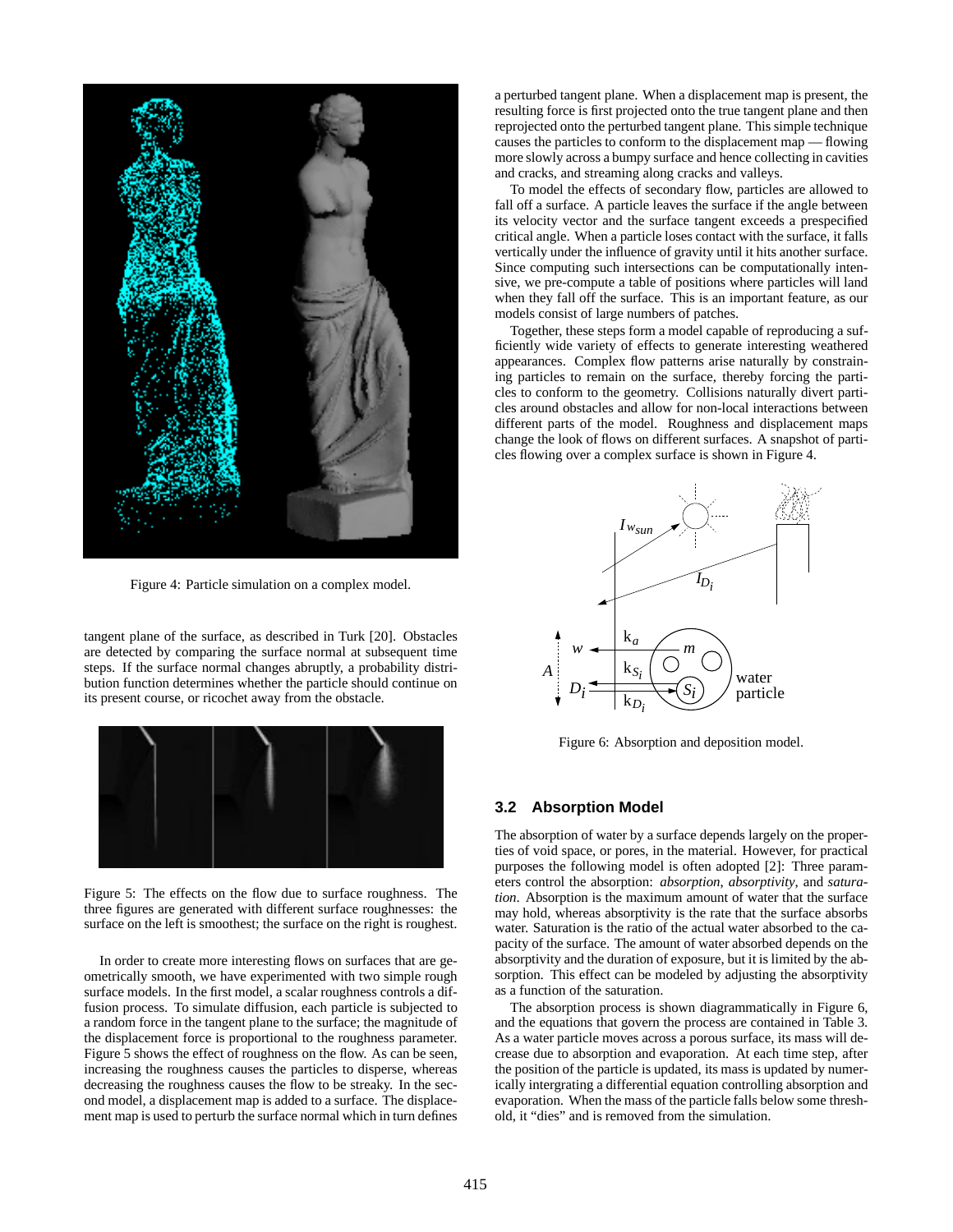**Absorption and Deposition Process**\n

| Absorption                                                                          |
|-------------------------------------------------------------------------------------|
| $\frac{\partial m}{\partial t} = -k_a \frac{a-w}{a} \frac{A}{m}$                    |
| $\frac{\partial w}{\partial t} = k_a \frac{a-w}{a} \frac{m}{A} - I_{w_{sun}}$       |
| Setimentation                                                                       |
| $\frac{\partial S_i}{\partial t} = -k_{S_i} S_i + k_{D_i} D_i \frac{m}{A}$          |
| $\frac{\partial D_i}{\partial t} = k_{S_i} S_i \frac{A}{m} - k_{D_i} D_i + I_{D_i}$ |

Table 3: Sedimentation equations. The top two equations control the absorption of water by the surface; the bottom two equations control the sedimentation of loose deposits. In this last set of equations, the subscript i is used to signify different types of deposits.  $S_i$ is the concentration of dissolved material in a water particle, and  $D_i$ is the concentration of material deposited on the surface. All other parameters and functions are described in Tables 1 and 2.



Figure 7: The effects on the flow due to absorption of a porous surface. The two figures show the amount of absorbed water on two surfaces with different absorptions. Because the surface on the left has a lower absorption than the one on the right, it becomes saturated sooner and the water streak is longer. In contrast, the surface on the left absorbs more water limiting the length of the streak. Since more water is inside the streak on the right, the streak is brighter.

Figure 7 illustrates the flow pattern from a pipe across a surface with two different absorptions. To make these images, the quantity of water absorbed at each point by the surface is stored in a saturation map. This saturation map may be used by the rendering system to modulate the appearance of the surface. Unlike this figure, a saturation stain makes the surface appear darker; this point will be discussed in Section 3.5.

### **3.3 Deposition Model**

The last main category of surface attributes controls transport and deposition of various substances such as dirt. In our model, these sedimentation characteristics are captured by two parameters: *solubility*, describing the rate at which water picks up surface deposits, and *adhesion*, specifying the rate of redeposition from water particles on to the surface. These parameters may vary for different materials.

The sedimentation process is shown diagrammatically in Figure 6, and the equations governing the process are shown in Table 3. These coupled differential equations depend on the relative concentrations of the materials in the water particle and on the surface. In the case of a water particle, the concentration is defined to be material per unit mass; in the case of the surface, the concentration is the material per unit area. Note that as a water particle's mass decreases due to evaporation, the concentration of dissolved materials decreases. Thus, the rate of deposition naturally increases during evaporation, causing the dissolved material to be deposited on the underlying surface.

The relative solubility and adhesion of deposits on a surface play a major role in the generation of stains. When water dissolves material from a surface, it has the effect of washing the surface. When water deposits material, it has the effect of staining the surface. The combination of these two effects, when coupled with the flow, can generate complex stain patterns. Even more complex patterns arise if multiple materials with different solubilities are present. More examples of this will be shown in the results.

#### **3.4 Environment Model**

| <b>Environment attributes</b> |                 |  |  |
|-------------------------------|-----------------|--|--|
| Attribute                     | Notation        |  |  |
| Rain                          | $I_{w_{rain}}$  |  |  |
| Sunlight                      | $I_{w_{s u n}}$ |  |  |
| Deposits                      | l n             |  |  |

Table 4: Environment

The external factors affecting the flow are shown in Table 4. In this section we describe the models we used to generate the images in this paper. Although it should be emphasized that it is very easy to add more complex environmental models to the system.

As described in Section 3.1, the rate and direction of incident rain seeds the particle flow process. We model this by creating rain sources that emit rain drops. In our model, the direction of rain is controlled by the direction of wind. This in turn is given by randomly perturbing the prevailing wind direction. These drops are traced until they intersect the model and are deposited in an exposure map. For efficiency reasons we precompute these exposure maps. During the flow simulation the exposure determines the probability that a water particle will be created at different points on the surface; however, once a particle is created, water sources have no effect on the particle's mass.

The rate of evaporation is very sensitive to the orientation of the surface and whether it is shadowed. This effect may be modeled by computing the total solar irradiance, both due to the sky and the sun itself. In some of the experiments performed in this paper, the evaporation rate is set to be constant.

Finally, the initial distribution of deposits of various types may also be controlled with directional sources, or prestored in a texture ma<sub>p</sub>.

#### **3.5 Rendering**

To create final renderings, we use simple methods to approximate the diffuse color of the loose deposits and to account for wet surfaces and saturation stains. The color of the deposit layer is computed simply by summing the color of each deposit, weighted by the concentration of that deposit from the appropriate texture map. An alpha value is computed using a similar technique, and this is used to composite the deposit color over the base material. The color of a wet surface is modified to make it look darker. To approximate this effect, we simply modulate the diffuse reflectivity depending upon the saturation of the surface.

## **4 Results**

In this section we show results for four complex models: a building facade, two statues, and a section of a cathedral.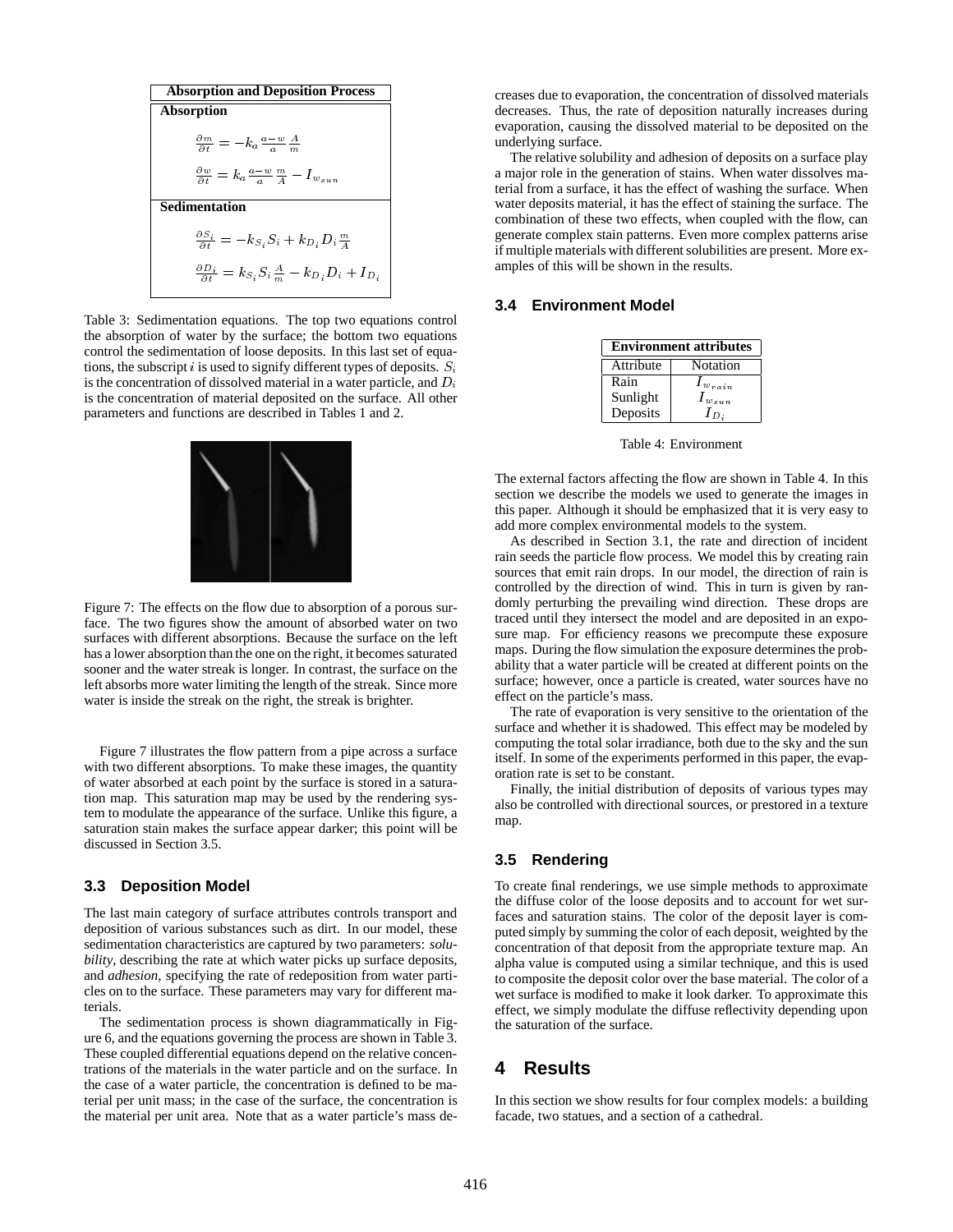

Figure 8: Building facade. Rendering without flow patterns (left). Rendering with flow patterns (right).

### **4.1 Building Model**

Figure 8 shows side-by-side renderings of the building, without (on the left) and with (on the right) the flow effects. Figure 9 shows the changes in appearance due to the flows in more detail. The building was modeled using AutoCAD and consists of approximately 450 polygons. All the flow effects in this series were created in approximately three hours on a Silicon Graphics Reality Engine2 with a 250 Mhz R4400 processor.

In the center section of the building alongside the main window, there are several examples of primary flows that continue until the water reaches the stone work comprising the base of the building. The flow has the effect of washing dirt and soot from the brick and depositing it on the lower parts of the building. Note the difference between the patterns generated by the flows on the yellow brick and grey stone below. This is caused by the greater roughness of the brick surface relative to the smoother stone. On the stone at the base of the building, there are subtle splashback effects making the lower part even dirtier. Notice the underside of the vertical panels that curve outward to the left of the yellow brick section: here there is evidence of saturation staining. There is also staining due to partial flows on the sign below the lamp, in this case simulating a rust stain where the lamp meets the building. Similar staining and accumulation of a patina [3] are shown on the copper rain pipe on the left side of the building. Finally, on the sides of the upper window there is a pattern due to the differential flow of the copper patina.

To compute these images, the simulation results are stored in standard texture maps, and these are input into the rendering system. Each surface has nine texture maps, thus the final rendering uses over 4,000 texture maps (although a fair number of these are very small). In our system, we combine the texture maps using a shading language similar to the one used in RenderMan. In these images, displacement maps are used to vary the height of the surface of bricks and stones; ray tracing is used so that the displacement maps self-shadow the surface, which adds to the realism of the pictures.

#### **4.2 Venus de Milo**

Figure 10 shows the development of washing and staining patterns due to flows over a statue of *Venus de Milo*, a classic work of art. The model was created from a Cyberware scan and consists of approximately 260,000 small, evenly sized triangles. This data was then used to create 63 bicubic patches, which are input to the flow simulation system. All the flow effects in this sequence were created in a session of approximately twenty minutes in length.

The left image depicts the original, white marble statue prior to the flow simulation. It is pure white, with no imperfections, and is rendered with only diffuse reflection and a single light source.

The right image shows the results of applying a uniform coating of reddish brown dirt across the statue, followed by a flow simulation to wash the surface. There are noticeable streaks in the dirt patterns due to the flow, and a randomness due to the individual nature of each particle. Dirt accumulates in various parts of the statue where the surface is protected from the path of the flow, such as under the left arm. The dirt texture conforms to the folds in the fab-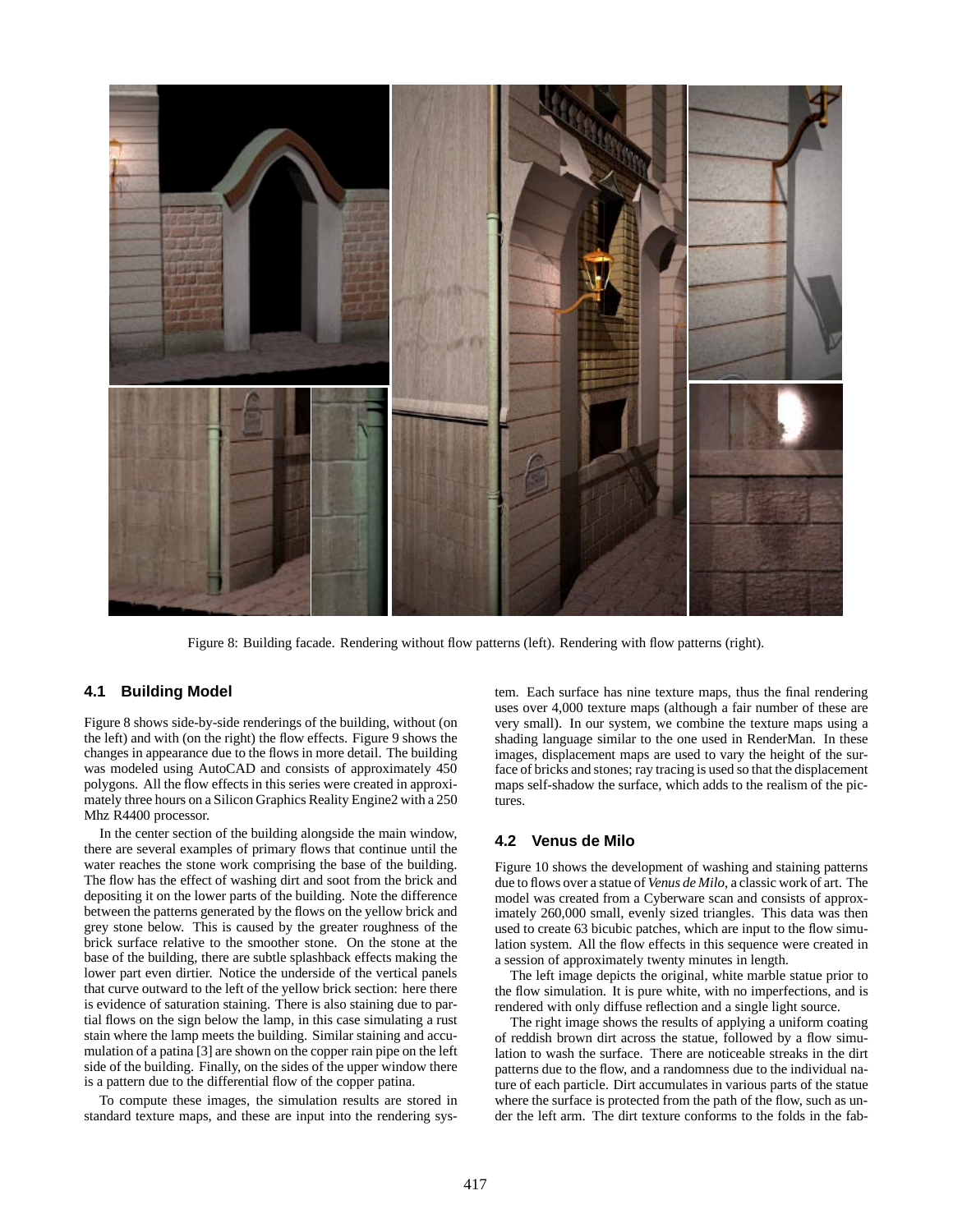

Figure 9: Closeups of flow patterns on the building facade.

ric below. For example, the upper surfaces of the convex parts of the folds are clean; the lower surfaces are dirty. The pattern is more uniform on the base of the statue and areas closest to the ground, since less water reached that part of the statue. It is not possible to achieve these effects with simple accessibility [11]. The image was rendered using a diffuse model for the marble, and the dirt layer was composited using the same technique as for the building.

### **4.3 Gargoyle**

Figure 11 shows a scanned model of a gargoyle before and after the application of a simple flow pattern. The model was created from a Cyberware scan and consists of approximately 310,000 triangles. This data was then used to create 30 bicubic patches, which were input to the flow simulation system. The reflection function of the metallic surface was modified to make the surface appear as if it were covered by a thin layer of soot that was partially washed away.

### **4.4 Cathedral**

Figure 12 shows a portion of a Gothic cathedral, which was simulated in our system. The cathedral and its statues and gargoyles were modeled using approximately 100,000 polygons which then had displacement maps applied to them, leading to a geometric complexity of over 6,000,000 polygons. The gutters and drainage system on the cathedral were carefully designed to be similar to those on actual cathedrals: water flows down the upper roof to a gutter below the railing which directs the water down the main columns, and down along the top of the flying buttresses [9]. Water exits the system below the statues of the saints. The gutter above the middle section of the facade was blocked, so that the gutter backed up and the particles spilled over the front of the building. As a result, there was much less flow beneath the statue of the saint on the left than the statue on the right. All flow simulations were performed using the displacement maps, so that the flow conformed to the actual displaced geometry; this is evident in the cracks between the stones.

# **5 Summary and Discussion**

We have described a system for simulating the flow of water over complex surfaces. The flow conforms to the geometry of the shapes, and the water interacts with the surface materials. Specifically, the system is able to simulate the absorption of water by the material and the transport of deposits by dissolving and carrying surface material, and later redepositing it. As a result, a wide range of flow effects may be simulated, yielding complex patterns showing washing and staining.

The system is simple, robust, and practical. By using particle systems a wide range of phenomena are easily programmed. We believe the system can be extended to include additional factors, such as windblown dust and biological growth. Also, by embedding the flow model in an interactive system, the user can control the flows to produce the desired images, which is required if a physical model is to be used for artistic purposes. Finally, the methods we use to describe textures on complex surfaces are fairly general; they could be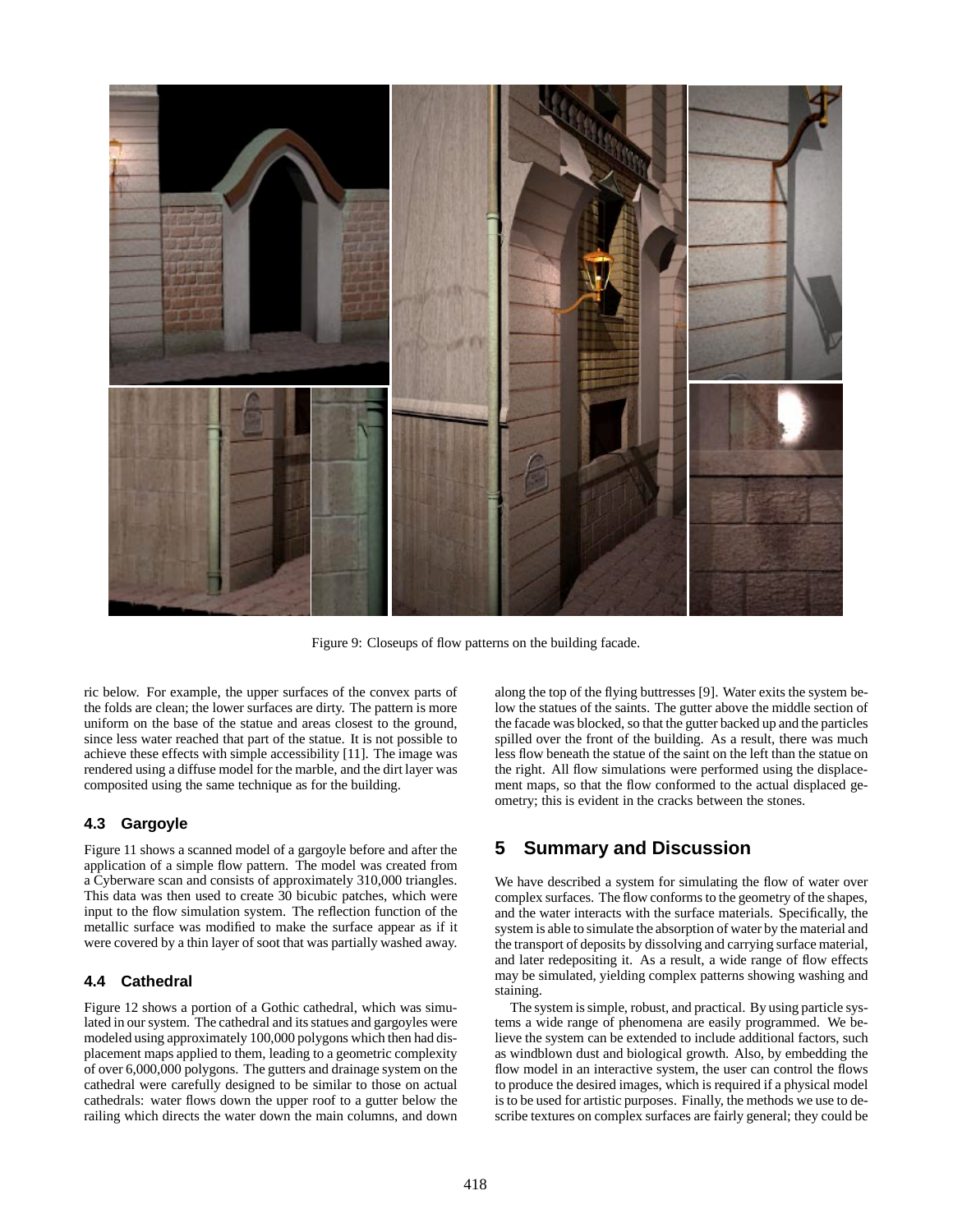

Figure 10: Simulated flows on *Venus de Milo*. Rendering without flow patterns (left). Rendering with flow patterns (right).

used as a basis for the creation and design of other complex patterns on these surfaces.

Water flows are a major cause of the weathering of outdoor structures and objects and must be simulated to create convincing pictures of such environments. The key to modeling weathering is to simulate the effects of the environment on the materials. Although our pictures have many effects new to computer graphics, it takes only a few minutes studying and comparing the real to the virtual examples to realize that there is still much research to be done. This is a challenging new direction for computer graphics.

# **Acknowledgements**

Thanks to Jeff Feldgoise for modeling the cathedral and building facade, Matt Pharr for building much of the rendering system and for help with the final renderings, Craig Kolb for help assembling and printing the final images, Tamara Munzner for video assistance, and the anonymous reviewers for their suggestions. Thanks also to Brian Curless, Venkat Krishnamurthy and Marc Levoy for providing access to the Cyberware scanner and their software for creating complex models; their system was used to scan the statue of the Venus and the Angels in the cathedral niches. This research was supported by research grants from the National Science Foundation (CCR-9207966 and CCR-9624172) and the MIT Cabot and NEC Research Funds, and by equipment grants from Apple and Silicon Graphics Inc.

# **References**

- [1] ACHESON, D. J. *Elementary Fluid Dynamics*. Oxford Univerity Press, New York, NY, 1992.
- [2] ADDLESON, L., AND RICE, C. *Performance of Materials in Buildings*. Butterworth Heinemann, Boston, MA, 1991.
- [3] DORSEY, J., AND HANRAHAN, P. Modeling and rendering of metallic patinas. In *Computer Graphics Proceedings* (1996), Annual Conference Series, ACM SIGGRAPH.
- [4] DULLIEN, F. A. L. *Porous Media: Fluid Transport and Pore Structure*, second ed. Academic Press, New York, NY, 1992.
- [5] FOURNIER, A., AND REEVES, W. T. A simple model of ocean waves. *Computer Graphics 20*, 4 (Aug. 1986), 75–84.
- [6] FRENCH, L. Toy story. *Cinefantastique 27*, 2 (1995), 36–37.
- [7] JOHNSON, J. B., HANEEF, S. J., AND HEPBURN, B. J. Laboratory exposure systems to simulate atmospheric degradation of building stone under dry and wet deposition. *Atmospheric Environment 24A*, 10 (Oct 1990), 2785–2792.
- [8] KASS, M., AND MILLER, G. Rapid, stable fluid dynamics for computer graphics. *Computer Graphics 24*, 4 (Aug. 1990), 49–57.
- [9] LIPPERT, H. G. Systeme zur dachentwasserung bei gotischen kirchenbauten. *Architecture: Zeitschrift fur Geschichte der Baukunst 24*, 1 (1994), 111–128.